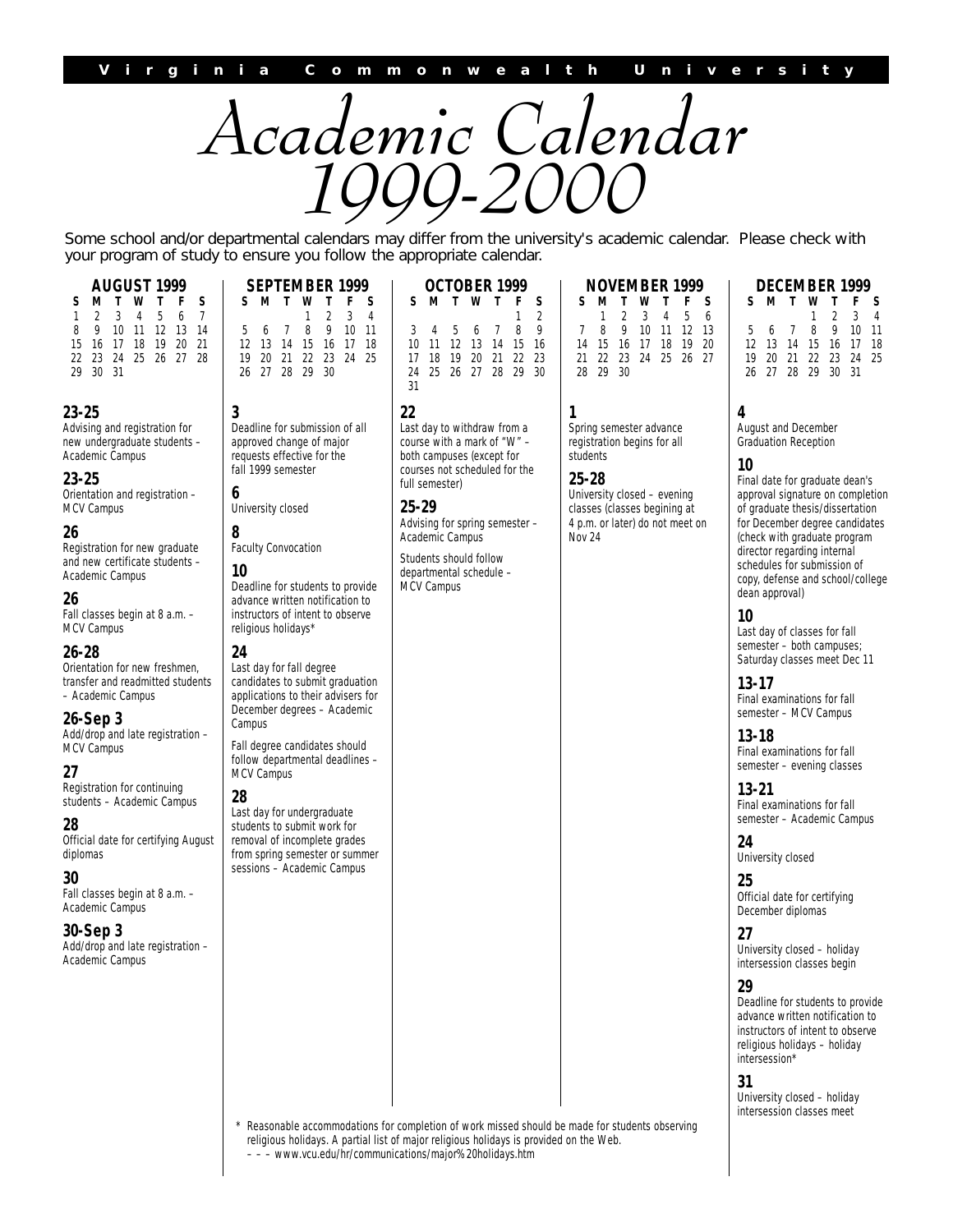

Some school and/or departmental calendars may differ from the university's academic calendar. Please check with your program of study to ensure you follow the appropriate calendar.

> **MARCH 2000 SMTWT F S**

5 6 7 8 9 10 11 12 13 14 15 16 17 18 19 20 21 22 23 24 25 26 27 28 29 30 31

1234

|               |  | <b>JANUARY 2000</b>  |  |              |
|---------------|--|----------------------|--|--------------|
| S.            |  | <b>MTWTF</b>         |  | S            |
|               |  |                      |  | $\mathbf{1}$ |
|               |  | 2 3 4 5 6 7 8        |  |              |
|               |  | 9 10 11 12 13 14 15  |  |              |
|               |  | 16 17 18 19 20 21 22 |  |              |
|               |  | 23 24 25 26 27 28 29 |  |              |
| $30 \quad 31$ |  |                      |  |              |

### **3**

University closed – holiday intersession classes meet

#### **4-6**

Advising, registration and orientation for new undergraduate students – Academic Campus

#### **6**

Registration for new graduate and new certificate students – Academic Campus

#### **7**

Registration for continuing students – Academic Campus

### **8**

Holiday intersession classes end

#### **10**

Spring classes begin at 8 a.m. – both campuses

#### **10-14**

Add/drop and late registration for all students

#### **14**

Deadline for submission of all approved change of major requests effective for the spring 2000 semester

**17**

University closed

#### **21**

Last day for spring degree candidates to submit graduation applications to their advisers for May degrees – Academic Campus

Spring degree candidates should follow departmental deadlines – MCV Campus

#### **21**

Deadline for students to provide advance written notification to instructors of intent to observe religious holidays\*

**SMTWT F S**  $1\quad2\quad3$ 6 7 8 9 10 11 12 13 14 15 16 17 18 19 20 21 22 23 24 25 26 27 28 29

**FEBRUARY 2000**

Last day for undergraduate students to submit work for removal of incomplete grades for fall semester – Academic Campus

**8**

Last day to withdraw from a course with a mark of "W" – both campuses (except for courses not scheduled for the full semester)

**4-12** Spring break for both campuses – Saturday classes meet on Mar 4

**13**

**3**

Summer advance registration begins

**20-24**

Advising for fall semester – Academic Campus

Students should follow departmental schedule – MCV Campus

**27**

Fall semester advance registration begins

# 30

**25** Final date for graduate dean's approval signature on completion of graduate thesis/dissertation for May degree candidates (check with graduate program director regarding internal schedules for submission of copy, defense and school/college

**APRIL 2000 SMTWT F S**

2345678 9 10 11 12 13 14 15 16 17 18 19 20 21 22 23 24 25 26 27 28 29

#### **25**

dean approval)

Classes end for spring semester – Academic Campus; evening classes continue through Apr 29

**26** Study day – Academic Campus

**27-May 5** Final examinations for spring semester – Academic Campus

**28**

Last day of classes for spring semester – MCV Campus

#### **MAY 2000**

| S. |                      | MTWTFS      |  |  |
|----|----------------------|-------------|--|--|
|    |                      | 1 2 3 4 5 6 |  |  |
|    | 7 8 9 10 11 12 13    |             |  |  |
|    | 14 15 16 17 18 19 20 |             |  |  |
|    | 21 22 23 24 25 26 27 |             |  |  |
|    | 28 29 30 31          |             |  |  |
|    |                      |             |  |  |

### **1-5**

1

Final examinations for spring semester – MCV Campus

#### **1-6**

Final examinations for spring semester – evening classes

#### **13**

Commencement (including 1999 August and December graduates)

Reasonable accommodations for completion of work missed should be made for students observing religious holidays. A partial list of major religious holidays is provided on the Web. – – – www.vcu.edu/hr/communications/major%20holidays.htm